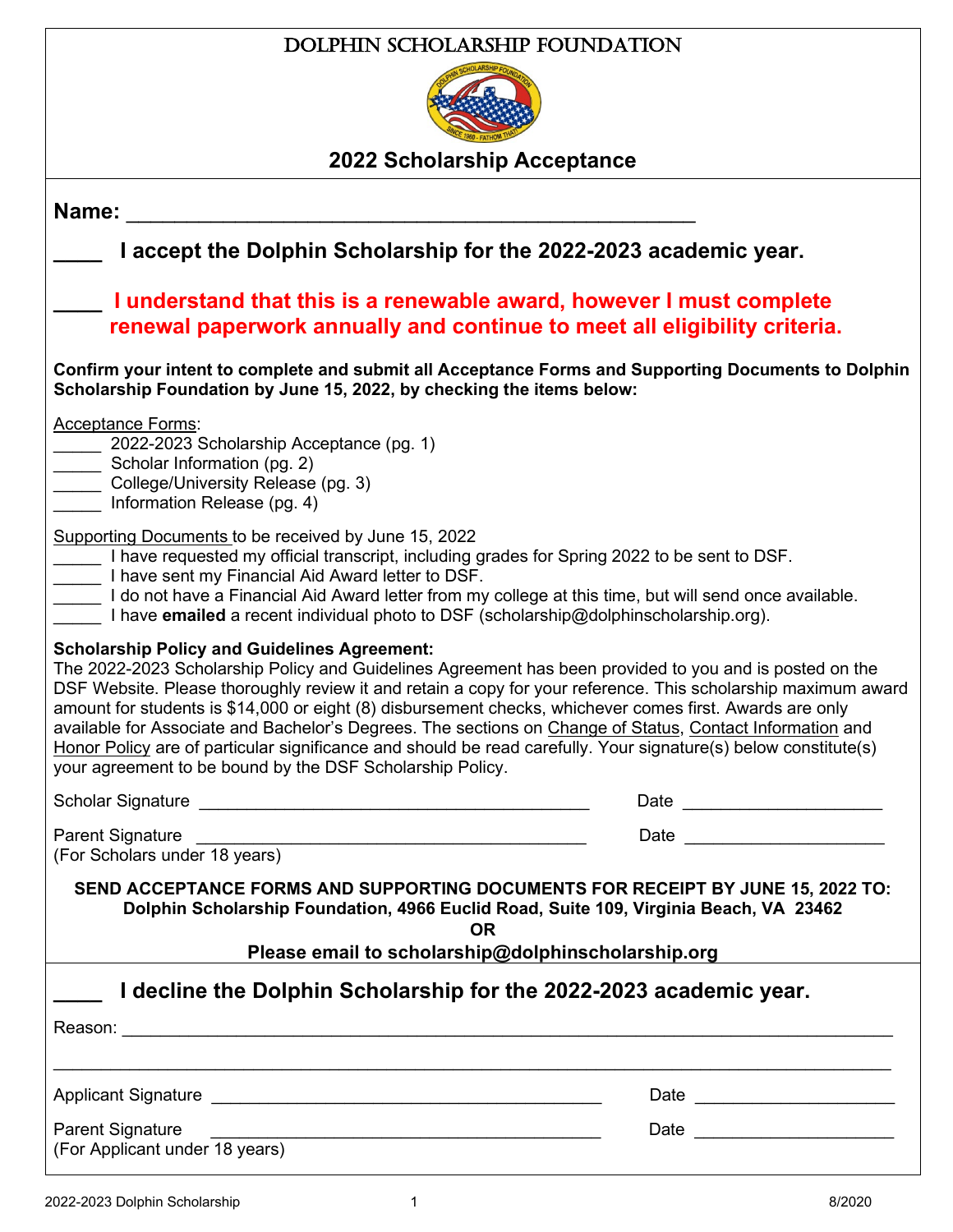| DOLPHIN SCHOLARSHIP FOUNDATION                                                                                                                                                                                                             |  |  |
|--------------------------------------------------------------------------------------------------------------------------------------------------------------------------------------------------------------------------------------------|--|--|
|                                                                                                                                                                                                                                            |  |  |
| <b>Scholar Information</b>                                                                                                                                                                                                                 |  |  |
|                                                                                                                                                                                                                                            |  |  |
| <b>Contact Information:</b><br>At Home                                                                                                                                                                                                     |  |  |
| Phone:<br><u> 1989 - Johann Barn, mars ann an t-Amhain ann an t-Amhain an t-Amhain an t-Amhain an t-Amhain an t-Amhain an t-</u>                                                                                                           |  |  |
| At College                                                                                                                                                                                                                                 |  |  |
| Phone:                                                                                                                                                                                                                                     |  |  |
| I plan to: _____ live on campus or _____ rent off campus or _____ live at home/with relative                                                                                                                                               |  |  |
| Social Media: <b>Fiving</b> in <b>O</b> Help us connect with you.<br>What is your preferred channel?<br>Twitter:<br><u> 1989 - Johann Stoff, deutscher Stoffen und der Stoffen und der Stoffen und der Stoffen und der Stoffen und der</u> |  |  |
|                                                                                                                                                                                                                                            |  |  |
|                                                                                                                                                                                                                                            |  |  |
| Quote: Please tell us what it means to you to be a Dolphin Scholar (This will be listed on our website with your photo)                                                                                                                    |  |  |
| <b>College/University Information:</b>                                                                                                                                                                                                     |  |  |
| Mailing address for receipt of scholarship monies (Financial Aid/Scholarship Office):                                                                                                                                                      |  |  |
| <u> 1989 - Johann Stoff, amerikansk politiker (d. 1989)</u>                                                                                                                                                                                |  |  |
|                                                                                                                                                                                                                                            |  |  |
| Please share your recent achievements and future academic plans (clubs, awards, honors, study abroad, co-op)                                                                                                                               |  |  |
|                                                                                                                                                                                                                                            |  |  |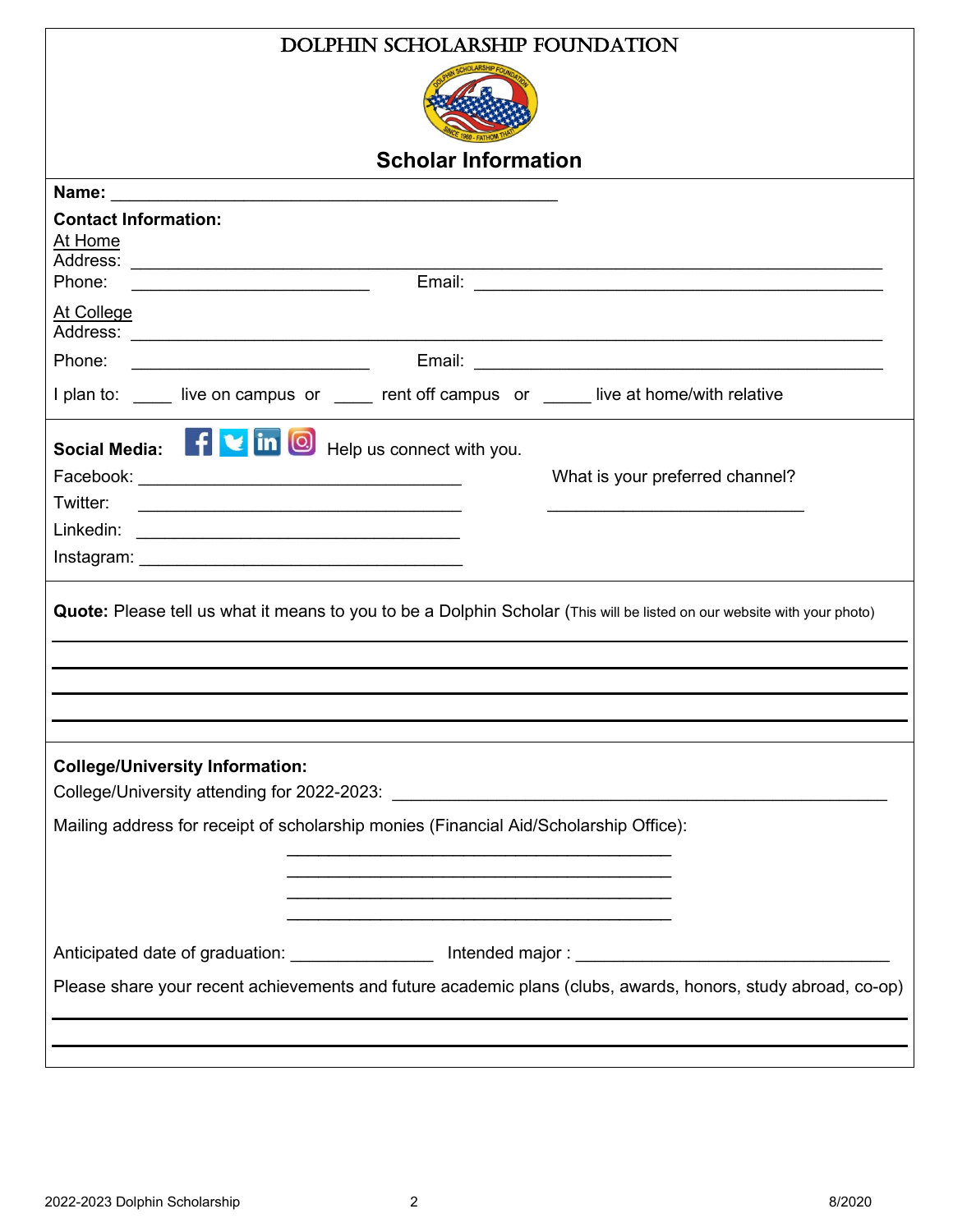#### Dolphin Scholarship Foundation



### **College/University Information Release**

**Financial Aid Information:** List by name and amount all financial aid you will receive for 2022-2023, including loans, Post 9/11 GI Bill, and ROTC. Also mail a copy of your Financial Aid Award letter if available. Source **Amount Scholarship/Grant/Loan** Dolphin Scholarship Foundation provides financial assistance for undergraduate and vocational education. Your permission is needed to request information from the Registrar and Financial Aid office of the college you attend. DSF uses these records to verify your grades, academic standing, transfer records or any other relevant information needed to award and/or renew your scholarship. All information gathered by Dolphin Scholarship Foundation will be held in confidence and in compliance with the Privacy Act Statement at the bottom of this page. You will be required to update this authorization each year and it shall be valid for a period of six years from the date of selection for the Dolphin Scholarship. \_\_\_\_\_\_\_\_\_\_\_\_\_\_\_\_\_\_\_\_\_\_\_\_\_\_\_\_\_\_\_\_\_\_\_\_\_\_\_ \_\_\_\_\_\_\_\_\_\_\_\_\_\_\_\_\_\_\_\_\_\_\_\_\_\_\_\_\_\_\_\_\_\_\_\_\_\_\_ Name College/University \_\_\_\_\_\_\_\_\_\_\_\_\_\_\_\_\_\_\_\_\_\_\_\_\_\_\_\_\_\_\_\_\_\_\_\_\_\_\_ \_\_\_\_\_\_\_\_\_\_\_\_\_\_\_\_\_\_\_\_\_\_\_\_\_\_\_\_\_\_\_\_\_\_\_\_\_\_\_ Address **Student ID / SSN (Last Four)** \_\_\_\_\_\_\_\_\_\_\_\_\_\_\_\_\_\_\_\_\_\_\_\_\_\_\_\_\_\_\_\_\_\_\_\_\_\_\_ \_\_\_\_\_\_\_\_\_\_\_\_\_\_\_\_\_\_\_\_\_\_\_\_\_\_\_\_\_\_\_\_\_\_\_\_\_\_\_ **City, State, Zip Code** Birth Date  $\_$  , and the contribution of the contribution of  $\overline{\mathcal{L}}$  , and  $\overline{\mathcal{L}}$  , and  $\overline{\mathcal{L}}$  , and  $\overline{\mathcal{L}}$  , and  $\overline{\mathcal{L}}$ Daytime Phone **Email** I authorize the college/university named above to release to Dolphin Scholarship Foundation any and all information related to financial aid, grades, transfer records, or any other information necessary to evaluate Dolphin Scholarship program services.  $\overline{\phantom{a}}$  , and the contract of the contract of the contract of the contract of the contract of the contract of the contract of the contract of the contract of the contract of the contract of the contract of the contrac Scholar Signature Date Date If Scholar is under 18 years of age: \_\_\_\_\_\_\_\_\_\_\_\_\_\_ \_\_\_\_\_\_\_\_\_\_\_ \_\_\_\_\_\_ \_ \_\_\_\_\_\_\_\_\_\_ Parent Signature Date Date **PRIVACY ACT STATEMENT**

Authority to request this information is derived from 5 United States Code 301, Departmental Regulations. The purpose of the information is to apply for educational assistance through the Dolphin Scholarship Foundation. Information provided will be used to assess scholastic achievement and to evaluate the need for financial assistance.